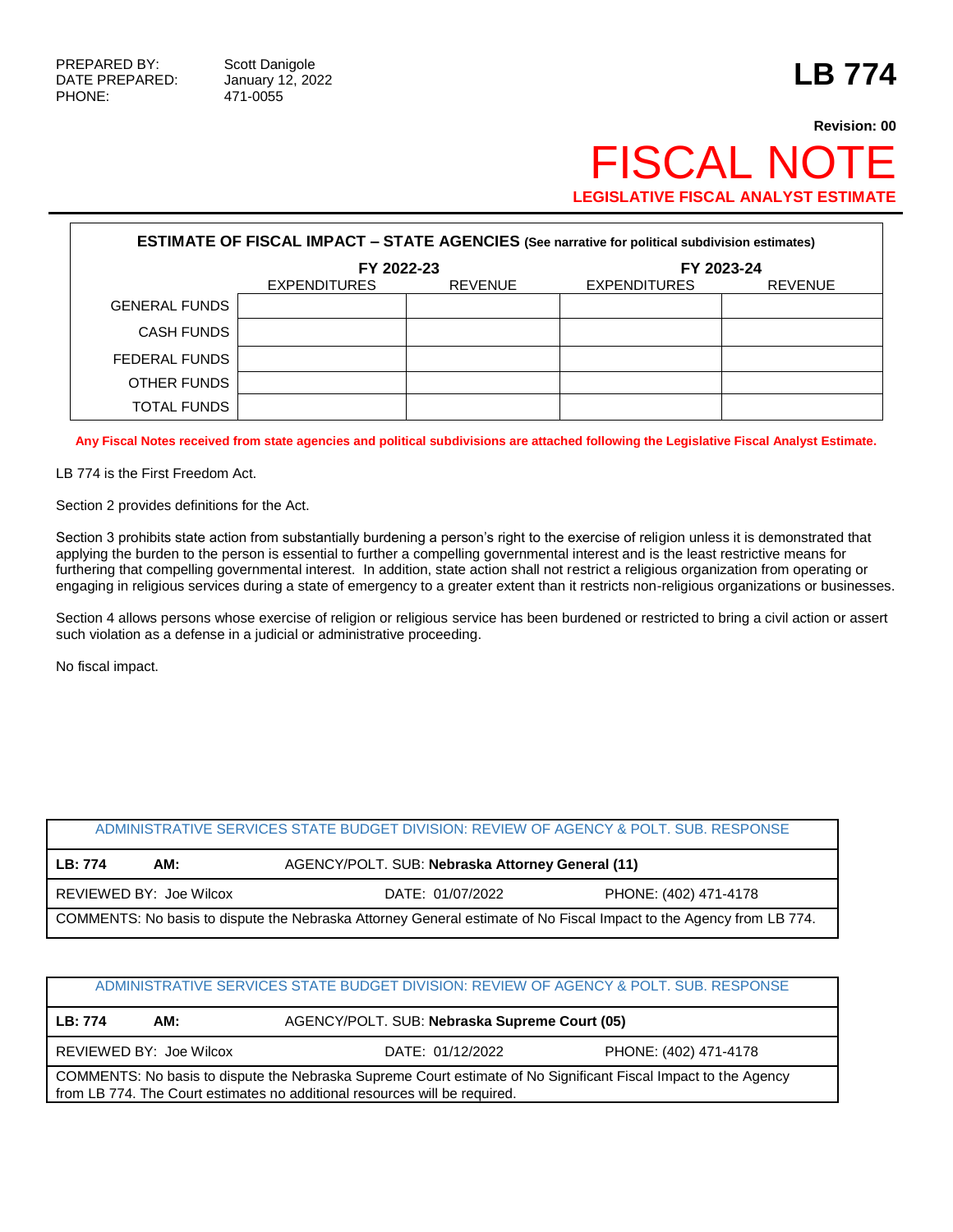**Please complete ALL (5) blanks in the first three lines. 2022**

| $LB^{(1)}$ 774                                                                                                                       |                              |                                                                   | <b>FISCAL NOTE</b>      |
|--------------------------------------------------------------------------------------------------------------------------------------|------------------------------|-------------------------------------------------------------------|-------------------------|
| State Agency OR Political Subdivision Name: (2)                                                                                      | <b>Attorney General</b>      |                                                                   |                         |
| Josh Shasserre<br>Prepared by: (3)                                                                                                   | Date Prepared: (4) 1-7-22    |                                                                   | Phone: (5) 402-471-2687 |
|                                                                                                                                      |                              | <b>ESTIMATE PROVIDED BY STATE AGENCY OR POLITICAL SUBDIVISION</b> |                         |
| <b>EXPENDITURES</b><br><b>GENERAL FUNDS</b><br><b>CASH FUNDS</b><br><b>FEDERAL FUNDS</b><br><b>OTHER FUNDS</b><br><b>TOTAL FUNDS</b> | FY 2022-23<br><b>REVENUE</b> | FY 2023-24<br><b>EXPENDITURES</b>                                 | <b>REVENUE</b>          |
| <b>Explanation of Estimate:</b>                                                                                                      |                              |                                                                   |                         |
|                                                                                                                                      |                              |                                                                   |                         |

No Fiscal Impact

|                           |                            |  | <b>BREAKDOWN BY MAJOR OBJECTS OF EXPENDITURE</b> |                     |
|---------------------------|----------------------------|--|--------------------------------------------------|---------------------|
| <b>Personal Services:</b> |                            |  |                                                  |                     |
|                           | <b>NUMBER OF POSITIONS</b> |  | 2022-23                                          | 2023-24             |
| <b>POSITION TITLE</b>     | 22-23<br>23-24             |  | <b>EXPENDITURES</b>                              | <b>EXPENDITURES</b> |
|                           |                            |  |                                                  |                     |
|                           |                            |  |                                                  |                     |
|                           |                            |  |                                                  |                     |
|                           |                            |  |                                                  |                     |
|                           |                            |  |                                                  |                     |
|                           |                            |  |                                                  |                     |
|                           |                            |  |                                                  |                     |
|                           |                            |  |                                                  |                     |
|                           |                            |  |                                                  |                     |
|                           |                            |  |                                                  |                     |
|                           |                            |  |                                                  |                     |
|                           |                            |  |                                                  |                     |
|                           |                            |  |                                                  |                     |

 $\mathcal{L}_\mathcal{L} = \{ \mathcal{L}_\mathcal{L} = \{ \mathcal{L}_\mathcal{L} = \{ \mathcal{L}_\mathcal{L} = \{ \mathcal{L}_\mathcal{L} = \{ \mathcal{L}_\mathcal{L} = \{ \mathcal{L}_\mathcal{L} = \{ \mathcal{L}_\mathcal{L} = \{ \mathcal{L}_\mathcal{L} = \{ \mathcal{L}_\mathcal{L} = \{ \mathcal{L}_\mathcal{L} = \{ \mathcal{L}_\mathcal{L} = \{ \mathcal{L}_\mathcal{L} = \{ \mathcal{L}_\mathcal{L} = \{ \mathcal{L}_\mathcal{$